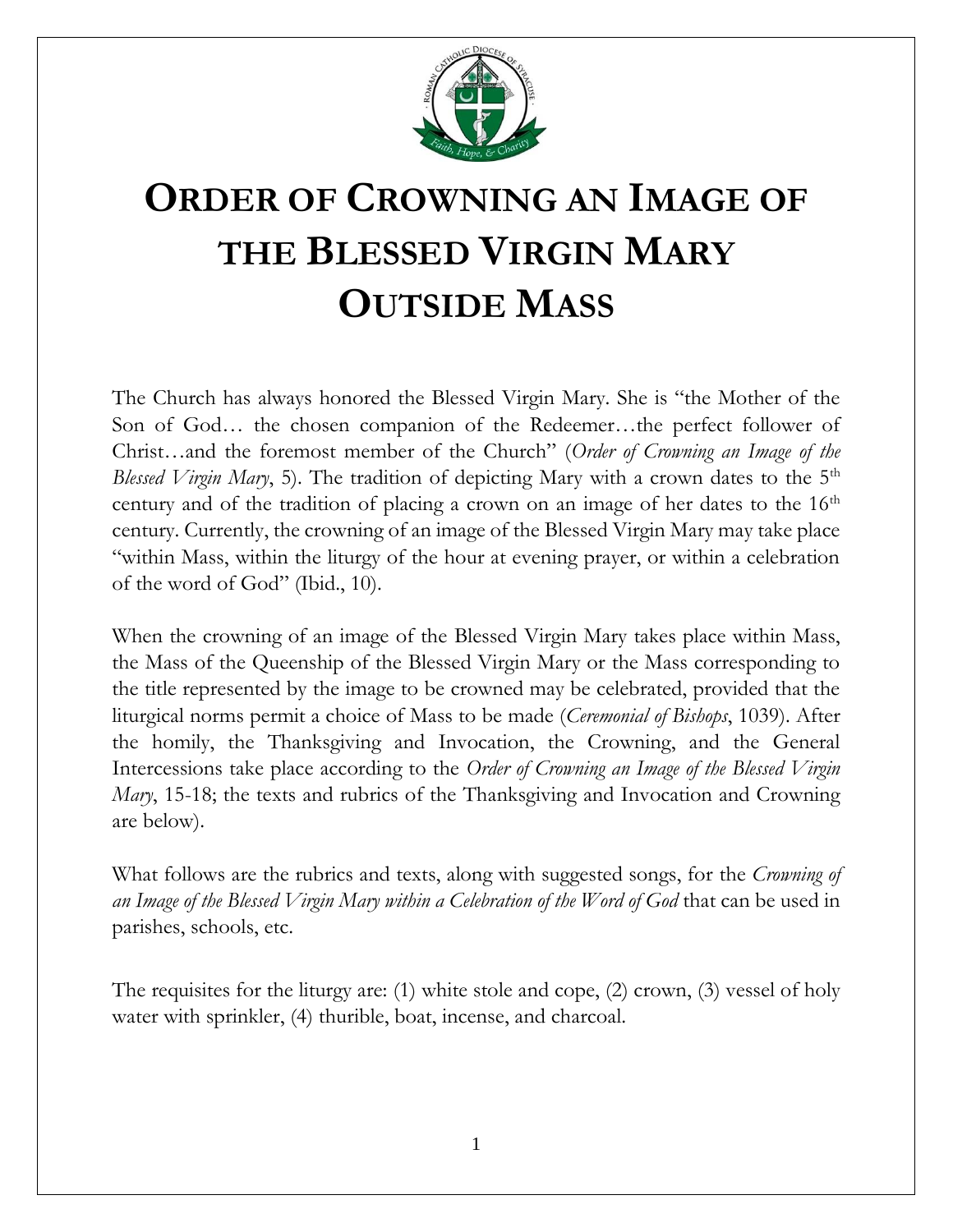# **THE INTRODUCTORY RITES**

#### **Entrance Song** (stand)

Immaculate Mary, your praises we sing; You reign now in splendor with Jesus, our King.

Refrain: Ave, ave, ave, María! Ave, ave, María!

In heaven the blessed your glory proclaim; On earth we, your children, invoke your sweet name. [Refrain]

Your name is our power, your virtures our light; Your love is our comfort, your prayers our might. [Refrain]

We pray for the Church, our true mother on earth; And beg you to watch o'er the land of our birth. [Refrain]

#### **Sign of the Cross**

In the name of the Father and of the Son, and of the Holy Spirit. (Amen).

#### **Greeting**

The grace of our Lord Jesus Christ, who was born of the blessed Virgin, and the love of God and the fellowship of the Holy Spirit be with you all. (And with your spirit).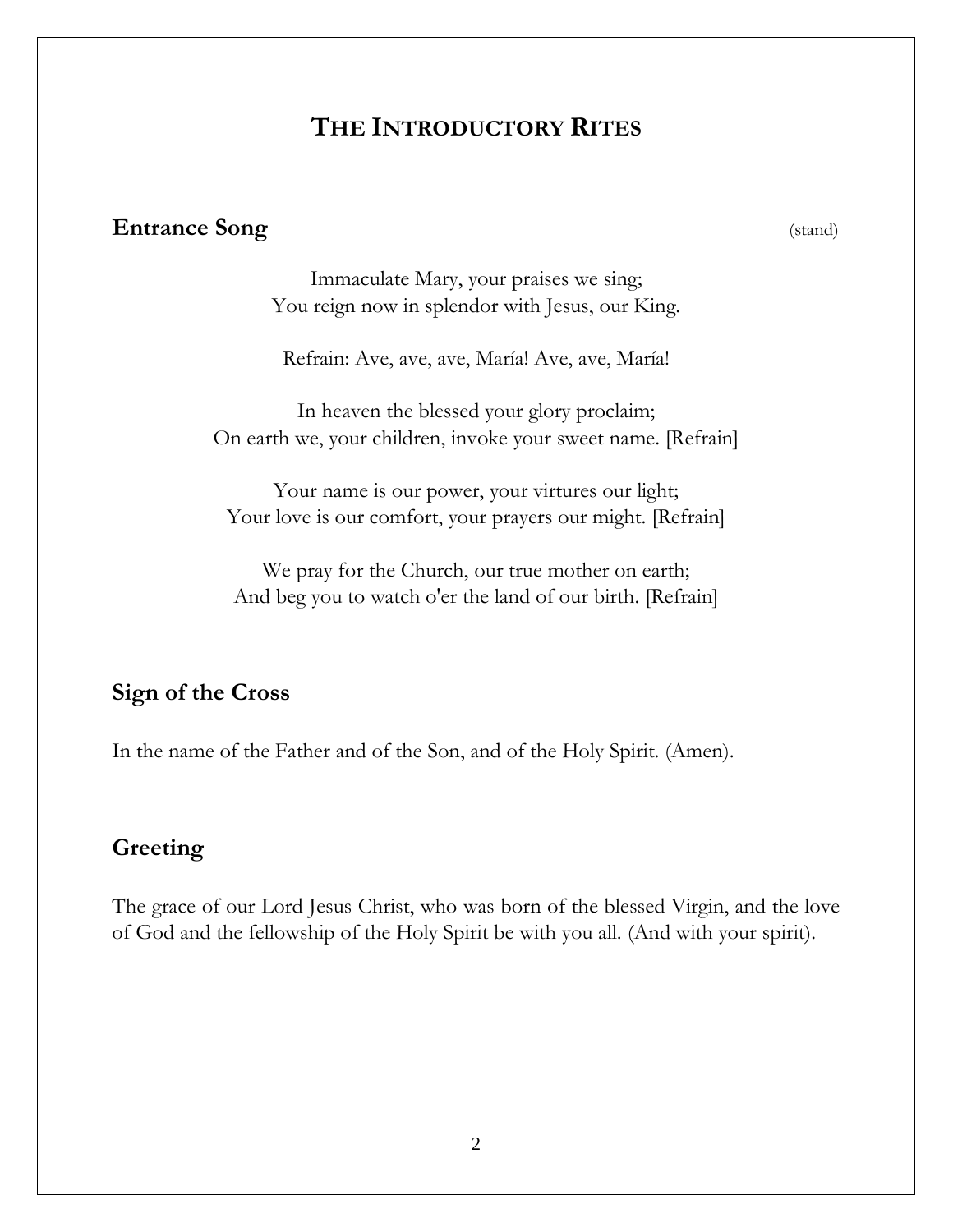# **Brief Instruction**

My dear people, we have come here to crown this statue of the virgin Mother of God As we begin this celebration let us be attentive and listen to the word of God in faith. This ceremony has a lesson to teach us about the Gospel: that the greatest in the kingdom of heaven are those who are foremost in serving and love.

Our Lord himself came to serve, not be served; he drew all things to himself when he was lifted up from the earth, and he reigned from the tree by the power of gentleness and love.

And our Lady, whose glory we proclaim today, was the humble servant of the Lord when she was on earth: she gave herself utterly to her Son and his work; with him, and under him, she was an instrument in our redemption.

Now, in the glory of heaven, she is still the God-bearer to Christ's brothers and sisters: she cares about their eternal salvation; she is minister of holiness and queen of love.

# **Opening Prayer**

Let us pray.

#### *Brief period of silent prayer.*

O God, Father of mercies, whose Only Begotten Son, as he hung upon the Cross, chose the Blessed Virgin Mary, his Mother, to be our Mother also, grant, we pray, that with her loving help your Church may be more fruitful day by day and, exulting in the holiness of her children, may draw to her embrace all the families of the people.

Through our Lord Jesus Christ, your Son, who lives and reigns with you in the unity of the Holy Spirit, one God, for ever and ever. (Amen).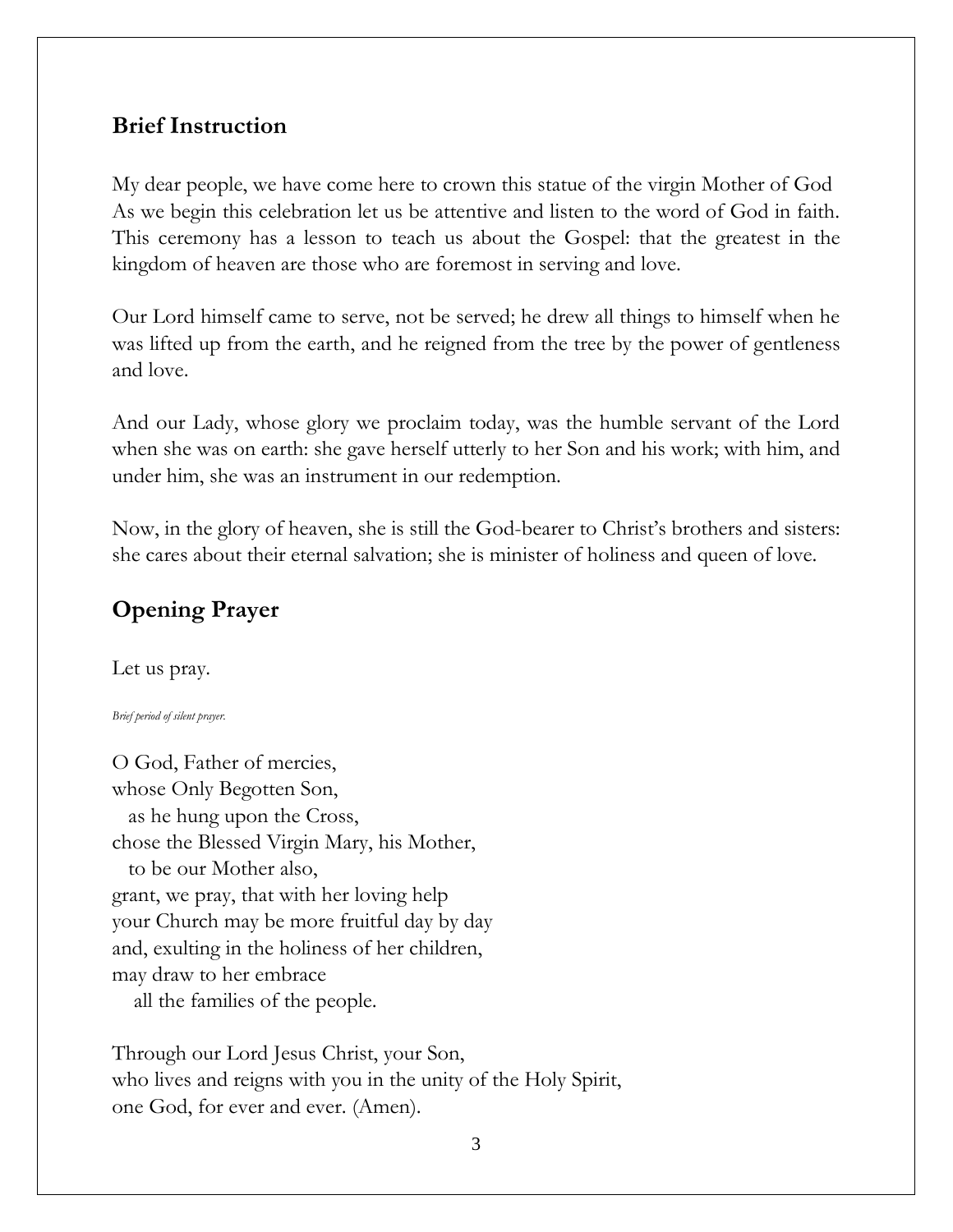### **READING OF THE WORD OF GOD**

*Other appropriate texts from the Lectionary for Mass for feasts of the Blessed Virgin Mary may be chosen.*

#### **First Reading** Isaiah 9:1-6

(sit)

#### A reading from the book of the Prophet Isaiah

The people who walked in darkness have seen a great light; Upon those who dwelt in the land of gloom a light has shone. You have brought them abundant joy and great rejoicing, As they rejoice before you as at the harvest, as men make merry when dividing spoils. For the yoke the burdened them, the pole on their shoulder, And the rod of their taskmaster you have smashed, as on the day of Midian. For every boot that tramped in battle, every cloak rolled in blood, will be burned as fuel for flamed.

For a child is born to us, a son is given us; upon his shoulder dominion rests. They name him Wonder-Counselor, God-Hero, Father-Forever, Prince of Peace. His dominion is vast and forever peaceful, From David's throne, and over his kingdom, which he confirms and sustains By judgement and justice, both now and forever. The zeal of the Lord of hosts will do this!

The word of the Lord. (Thanks be to God).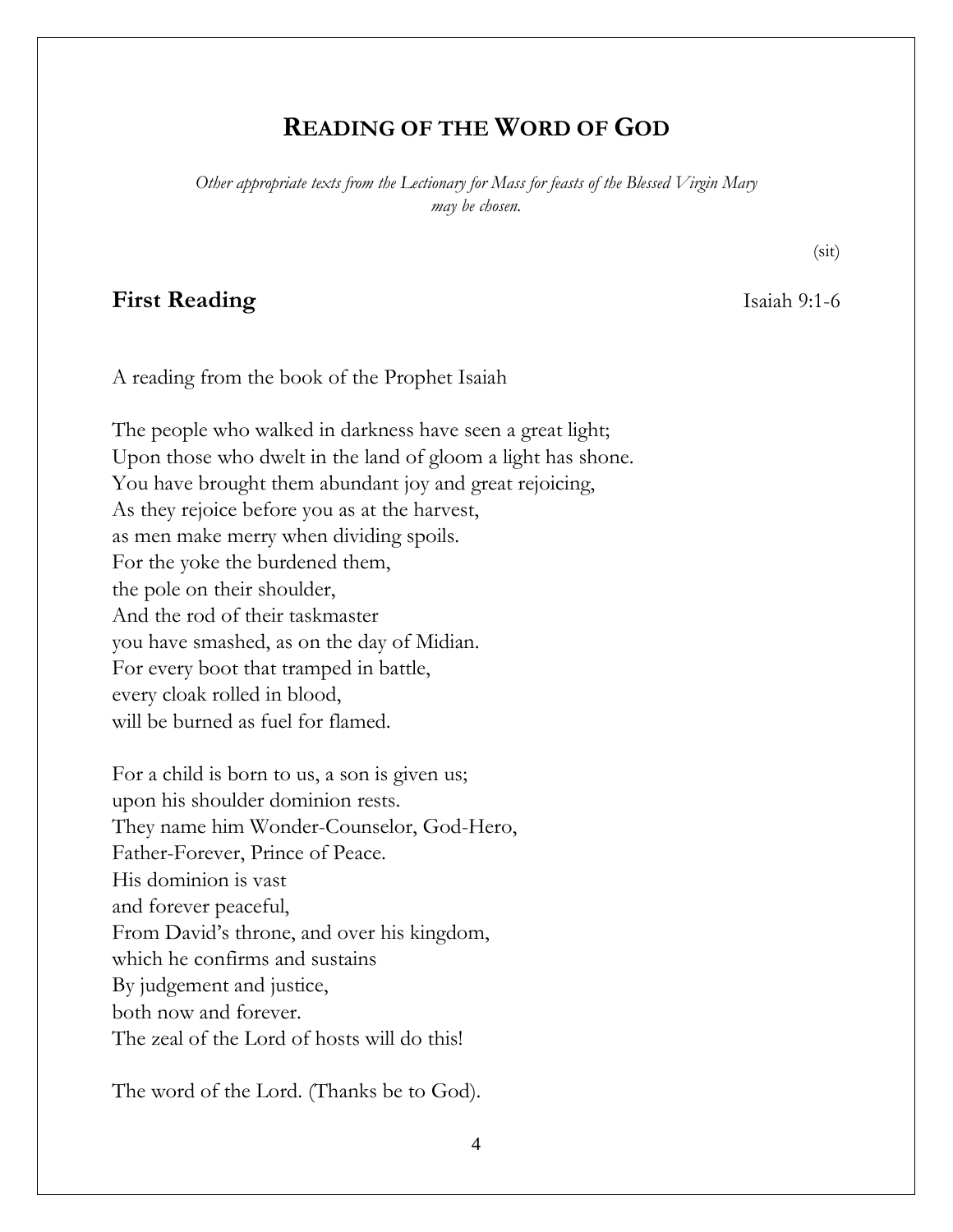R/. Blessed be the name of the Lord for ever. *R/. Blessed be the name of the Lord for ever*.

Praise, you servants of the Lord, praise the name of the Lord. Blessed be the name of the Lord both now and forever.

*R/. Blessed be the name of the Lord for ever.*

From the rising to the setting of the sun is the name of the Lord to be praised. High above all nations is is the Lord; above the heavens is his glory.

*R/. Blessed be the name of the Lord for ever.*

Who is like the Lord, our God, who is enthroned on high and looks down upon the heavens and the earth below?

*R/. Blessed be the name of the Lord for ever.*

He raises up the lowly from the dust; from the dunghill he lifts up the poor To seat them with princes, with the princes of his own people.

*R/. Blessed be the name of the Lord for ever.*

### **Gospel Acclamation**

Alleluia, Alleluia. *Alleluia, Alleluia.* Hail Mary, full of grace, the Lord is with you; blessed are you among women. *Alleluia, Alleluia.*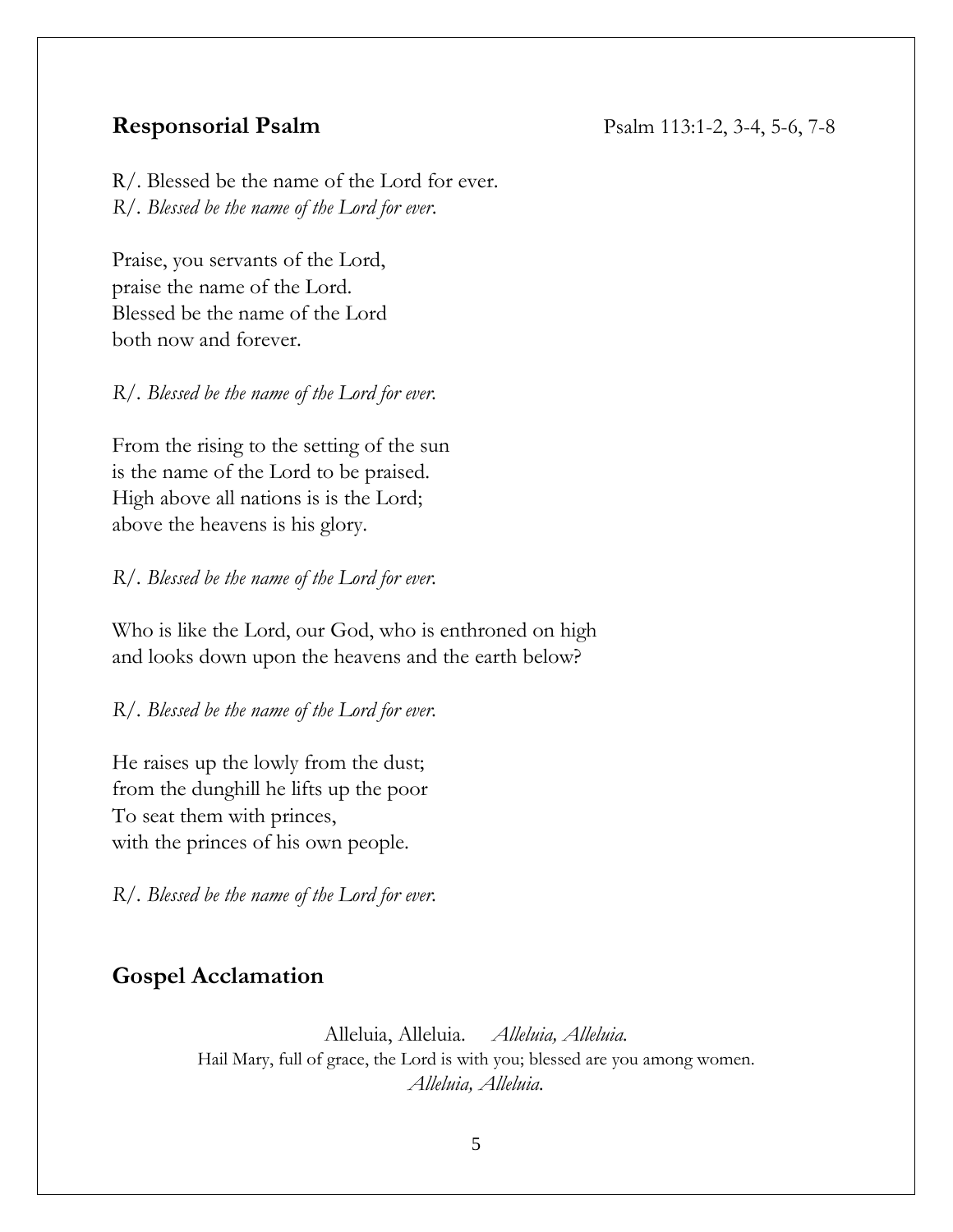(stand)

**Gospel** Luke 1:26-38

A reading from the holy Gospel according to Luke. (Glory to you, O Lord).

The angel Gabriel was sent from God to a town of Galilee called Nazareth, to a virgin betrothed to a man named Joseph, of the house of David, and the virgin's name was Mary. And coming to her, he said, "Hail, full of grace! The Lord is with you."

But she was greatly troubled at what was said and pondered what sort of greeting this might be.

Then the angel said to her, "Do not be afraid, Mary, for you have found favor with God. Behold, you will conceive in your womb and bear a son, and you shall name him Jesus. He will be great and will be called Son of the Most High, and the Lord God will give him the throne of David his father, and he will rule over the house of Jacob forever, and his Kingdom there will be no end."

But Mary said to the angel, "How can this be, since I have no relations with a man?"

And the angel said to her in reply, "The Holy Spirit with come upon you, and the power of the Most High with overshadow you. Therefore the child to be born will be called holy, the Son of God. And behold, Elizabeth, your relative, has also conceived a son in her old age, and this is the sixth month for her who was called barren; for nothing will be impossible for God."

Mary said, "Behold, I am the handmaid of the Lord. May it be done to me according to your word."

Then the angel departed from her.

The Gospel of the Lord. (Praise to you, Lord Jesus Christ).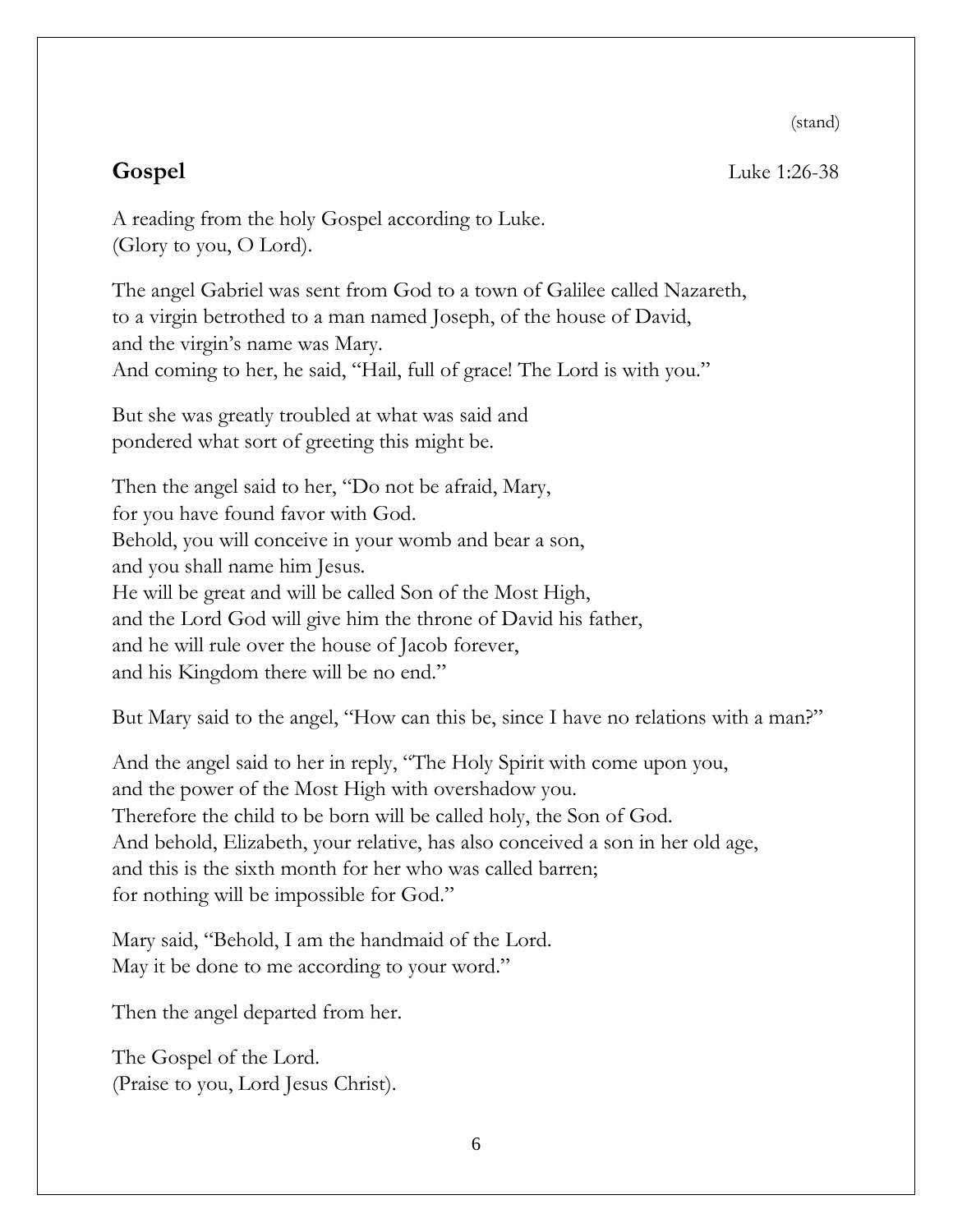# **Homily** (sit)

# **RITE OF CROWNING**

(stand)

*A crown is brought forward.*

# **Thanksgiving and Invocation**

Blessed are you, Lord, God of heaven and earth for in your mercy and justice you cast down the mighty and exalt the lowly.

Your marvelous wisdom is shown above all in the word made flesh and in his Virgin Mother.

For he, your Son, who freely humbled himself even unto death on the cross, now sits at your right hand and is radiant with unending glory, the King of kings and Lord of Lords; and she, the Virgin who wished to be called your servant, was singled out to be Mother of the redeemer and true Mother of all the living: now she is exalted above the choirs of angels and reigns in glory with her Son, praying for all of us, the Queen of mercy, pleading for grace.

Merciful Lord, look upon us your servants, who by crowing this image of the Mother of your Son, proclaim him as King of all creation and approach her as our queen.

Give us the grace to follow them in serving you; to do what love demands for the sake of our brothers and sisters; to deny ourselves and spend ourselves, so as to win our neighbors for you; to be lowly on earth, so as to be exalted in heaven where you reward your faithful servants with a crown of life.

We ask this through Christ our Lord. (Amen).

# **Crowning**

*The crown is sprinkled with holy water and then placed on an image of the Blessed Virgin Mary while a suitable Marian song is sung or played (e.g., Bring Flowers of the Rarest, On this Day O Beautiful Mother, etc.). The image of the Blessed Virgin Mary is incensed during the song.*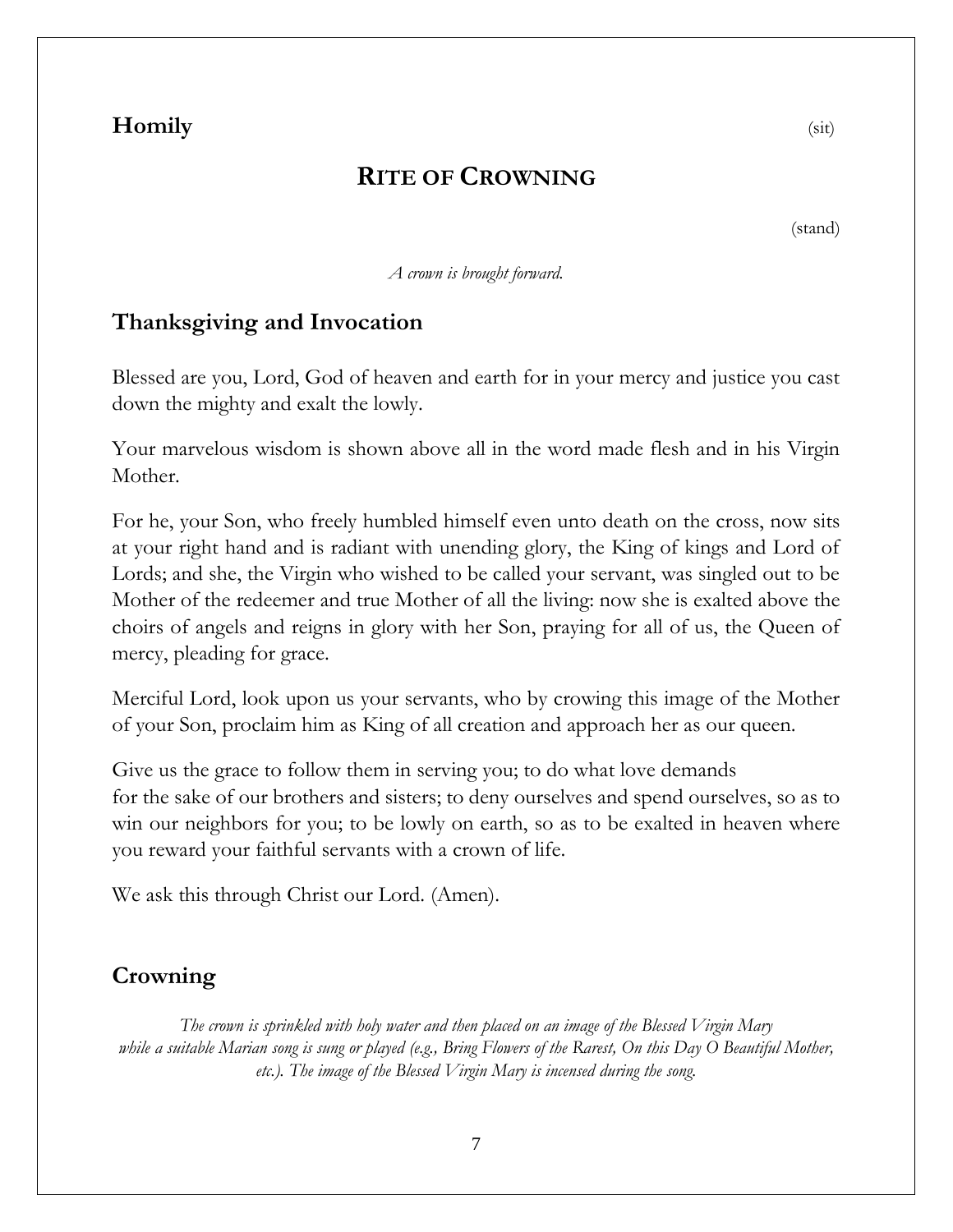#### **Litany**

Lord, have mercy, *Lord, have mercy.* Christ, have mercy, *Christ, have mercy.* Lord, have mercy, *Lord, have mercy.*

God our Father in heaven, *have mercy on us.* God the Son, Redeemer of the world, *have mercy on us.* God the Holy Spirit, *have mercy on us.* Holy Trinity, one God, *have mercy on us.*

Holy Mary, *pray for us.* Holy Mother of God, *pray for us.* Most honored virgins, *pray for us.*

Chosen daughter of the Father, *pray for us.* Mother of Christ the King, *pray for us.* Glory of the Holy Spirit, *pray for us.* Virgin daughter of Zion, *pray for us.*  Virgin poor and humble, *pray for us.* Virgin gentle and obedient, *pray for us.*

Handmaid of the Lord, *pray for us.* Mother of the Lord, *pray for us.* Helper of the Redeemer, *pray for us.*

Full of grace, *pray for us.* Fountain of beauty, *pray for us.* Model of virtue, *pray for us.*

Finest fruit of the redemption, *pray for us.* Perfect disciple of Christ, *pray for us.* Untarnished I mage of the Church, *pray for us.*

Woman transformed, *pray for us.* Woman clothed with the sun, *pray for us.* Woman crowned with stars, *pray for us.*

Gentle Lady, *pray for us.* Gracious Lady, *pray for us.* Our Lady, *pray for us.*

(kneel)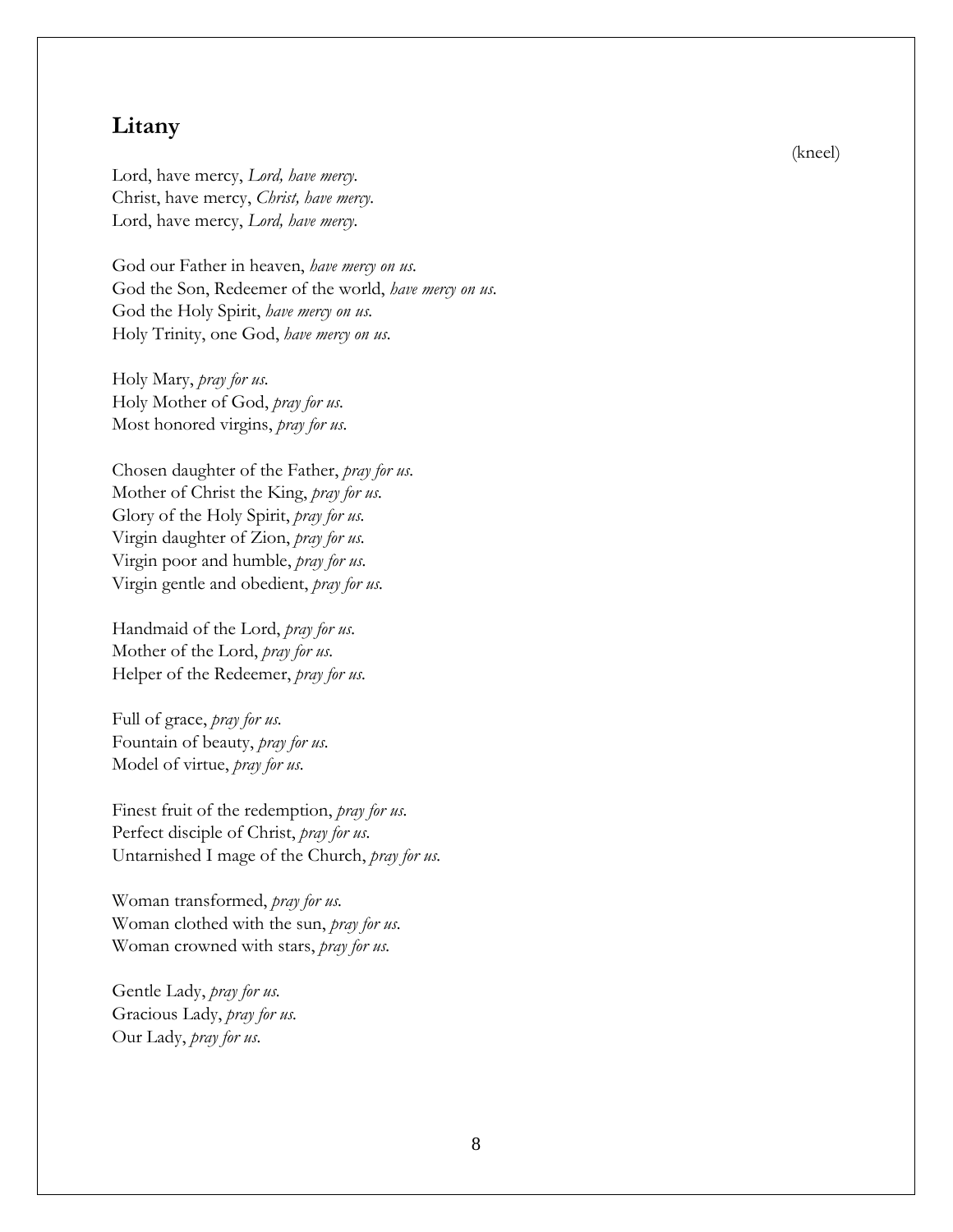Joy of Israel, *pray for us.* Splendor of the Church, *pray for us.* Pride of the human race, *pray for us.*

Advocate of grace, *pray for us.* Minister of holiness, *pray for us.* Champion of God's people, *pray for us.*

Queen of love, *pray for us.* Queen of mercy, *pray for us.* Queen of peace, *pray for us.*

Queen of angels, *pray for us.* Queen of patriarchs and prophets, *pray for us.* Queen of apostles and martyrs, *pray for us.* Queen of confessors and virgins, *pray for us.* Queen of all saints, *pray for us.* Queen conceived without original sin, *pray for us.* Queen assumed in heaven, *pray for us.*

Queen of all the earth, *pray for us.* Queen of heaven, *pray for us.* Queen of the universe, *pray for us.*

Lamb of God, you take away the sins of the world, *spare us, O Lord.* Lamb of God, you take away the sins of the world, *hear us, O Lord.* Lamb of God, you take away the sins of the world, *have mercy on us.*

Pray for us, O glorious Mother of the Lord. *That we may become worthy of the promises of Christ.*

#### **Concluding Prayer**

God of mercy, listen to the prayers of your servants who have honored your handmaid Mary as mother and queen. Grant that by your grace we may serve you and our neighbor on earth and be welcomed into your eternal kingdom. We ask this through Christ our Lord. (Amen)